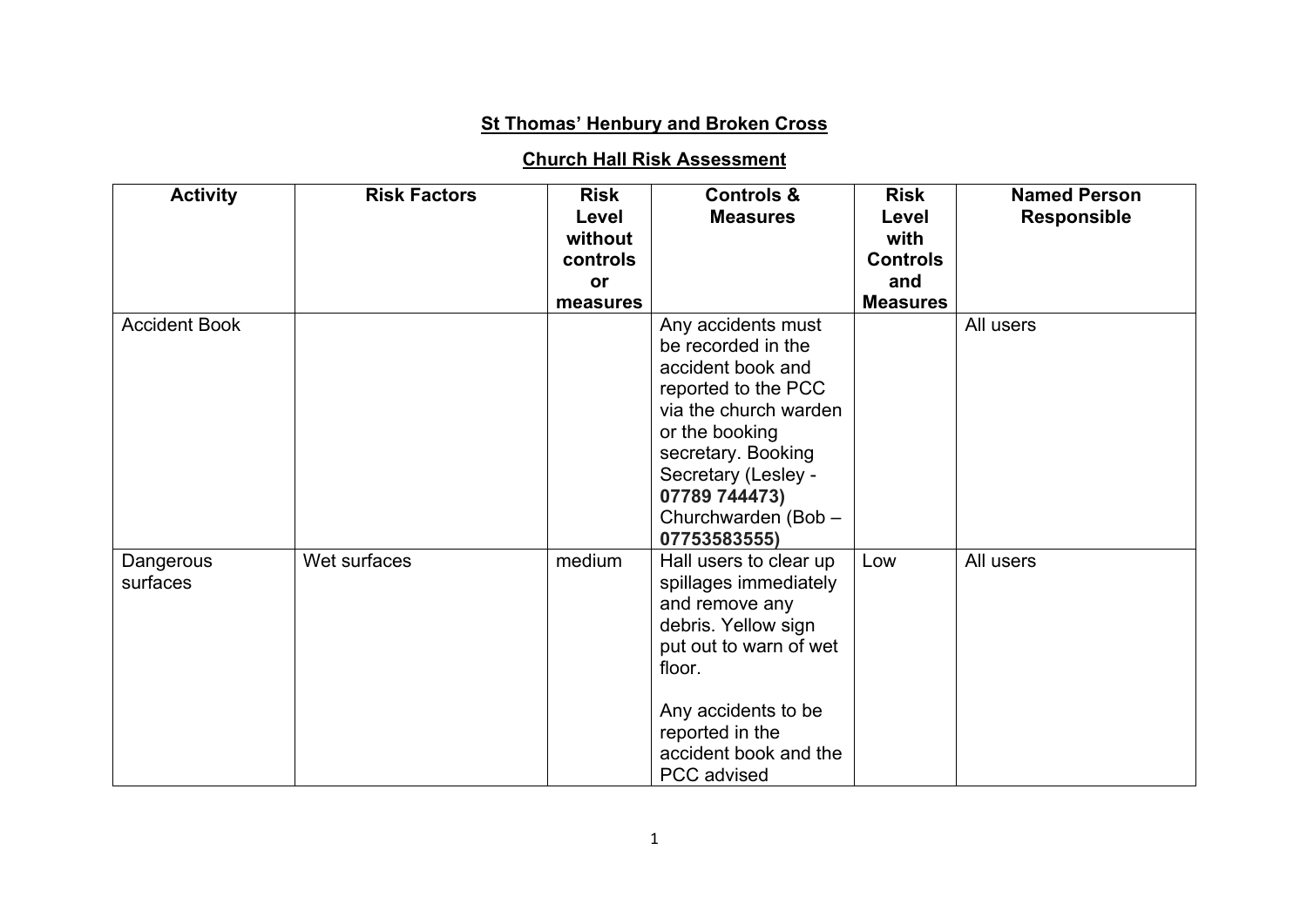| Unsafe electrical<br>equipment | Electric shocks or burns<br>from faulty equipment or<br>installation | Medium | Equipment to be PAT<br>checked annually<br>Hall users are<br>responsible for any of<br>their own equipment<br>used in the Hall                                                                                                                                                                                                                                                                                                                                                                                       | <b>Activity Leader</b> |
|--------------------------------|----------------------------------------------------------------------|--------|----------------------------------------------------------------------------------------------------------------------------------------------------------------------------------------------------------------------------------------------------------------------------------------------------------------------------------------------------------------------------------------------------------------------------------------------------------------------------------------------------------------------|------------------------|
| Fire                           | Risk of fatal injuries from<br>smoke inhalation/burns                | High   | Fire extinguishers<br>checked annually by<br>professionals and<br>certified as safe<br>Hall users must keep<br>fire exits clear and<br>know how to get out<br>of the Hall safely<br>Hall users to call<br>emergency services<br>from their own mobile<br>phone or from a<br>nearby house. Ensure<br>that the emergency<br>services can park<br>close to the building.<br>Evacuate everyone<br>from the building<br><b>Address: St</b><br><b>Thomas' Church</b><br><b>Hall Church Lane</b><br><b>Henbury SK11 9NN</b> | <b>Activity Leader</b> |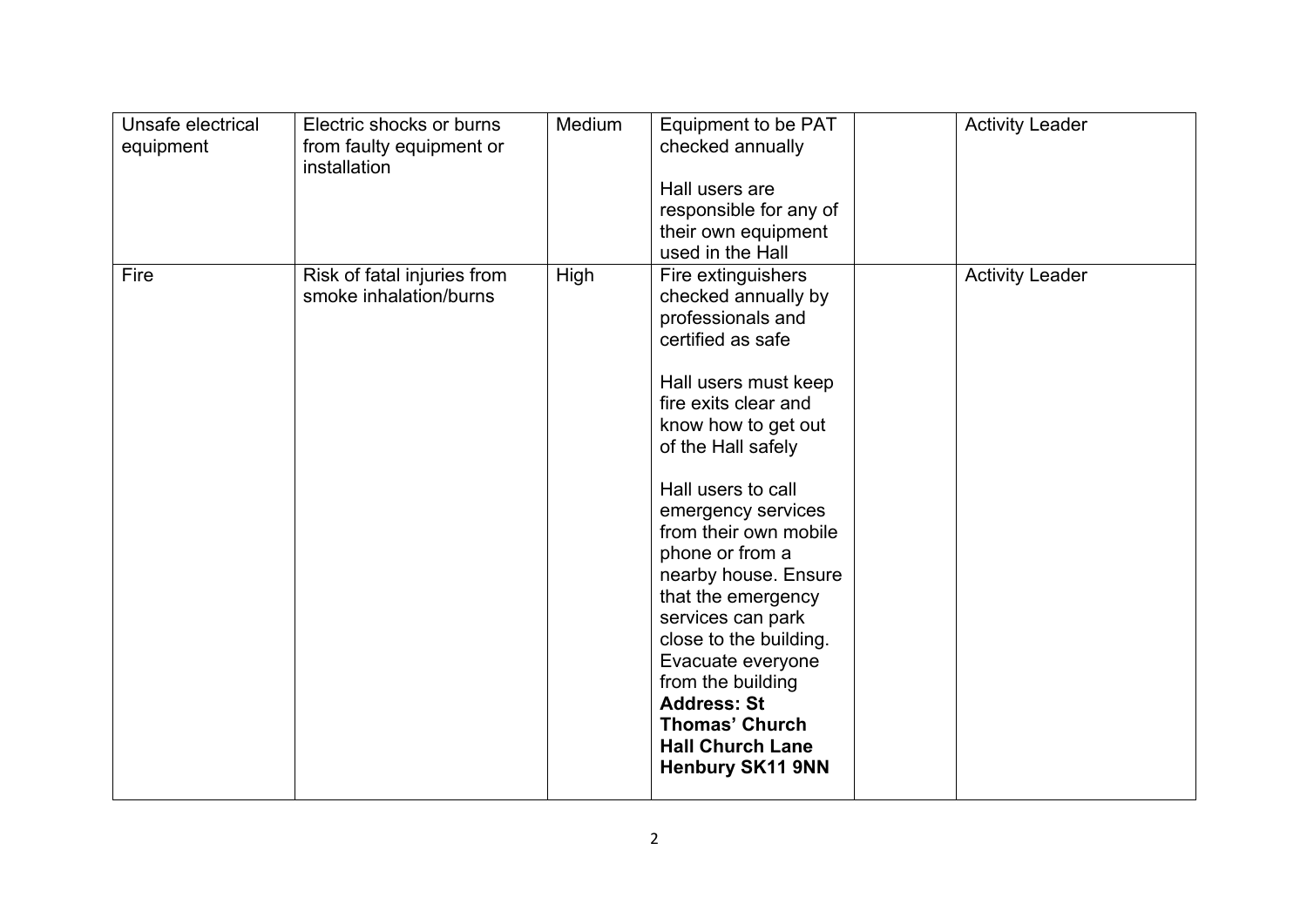|                               |                                      |        | Hall users to evacuate<br>to the lower car park                                                                                                                                                                                                                                                                                                                          |     |           |
|-------------------------------|--------------------------------------|--------|--------------------------------------------------------------------------------------------------------------------------------------------------------------------------------------------------------------------------------------------------------------------------------------------------------------------------------------------------------------------------|-----|-----------|
|                               |                                      |        | <b>Booking Secretary</b><br>(Lesley - 07789<br>744473) or<br>Churchwarden (Bob -<br>07753583555) or to<br>be advised of the<br>incident.                                                                                                                                                                                                                                 |     |           |
|                               |                                      |        | Each group leader<br>should ensure a fire<br>drill is carried out<br>twice a year (summer<br>and winter). They<br>should keep a record<br>of when the fire drill<br>was carried out and<br>how long it took to<br>evacuate the building.<br>The booking secretary<br>should also be<br>informed that a fire<br>drill has taken place<br>(lesley-<br>brown@hotmail.co.uk) |     |           |
| Stacking chairs and<br>tables | Falling stack of chairs or<br>tables | Medium | Tables and chairs to<br>be stacked in<br>accordance with the<br>instructions behind                                                                                                                                                                                                                                                                                      | Low | All users |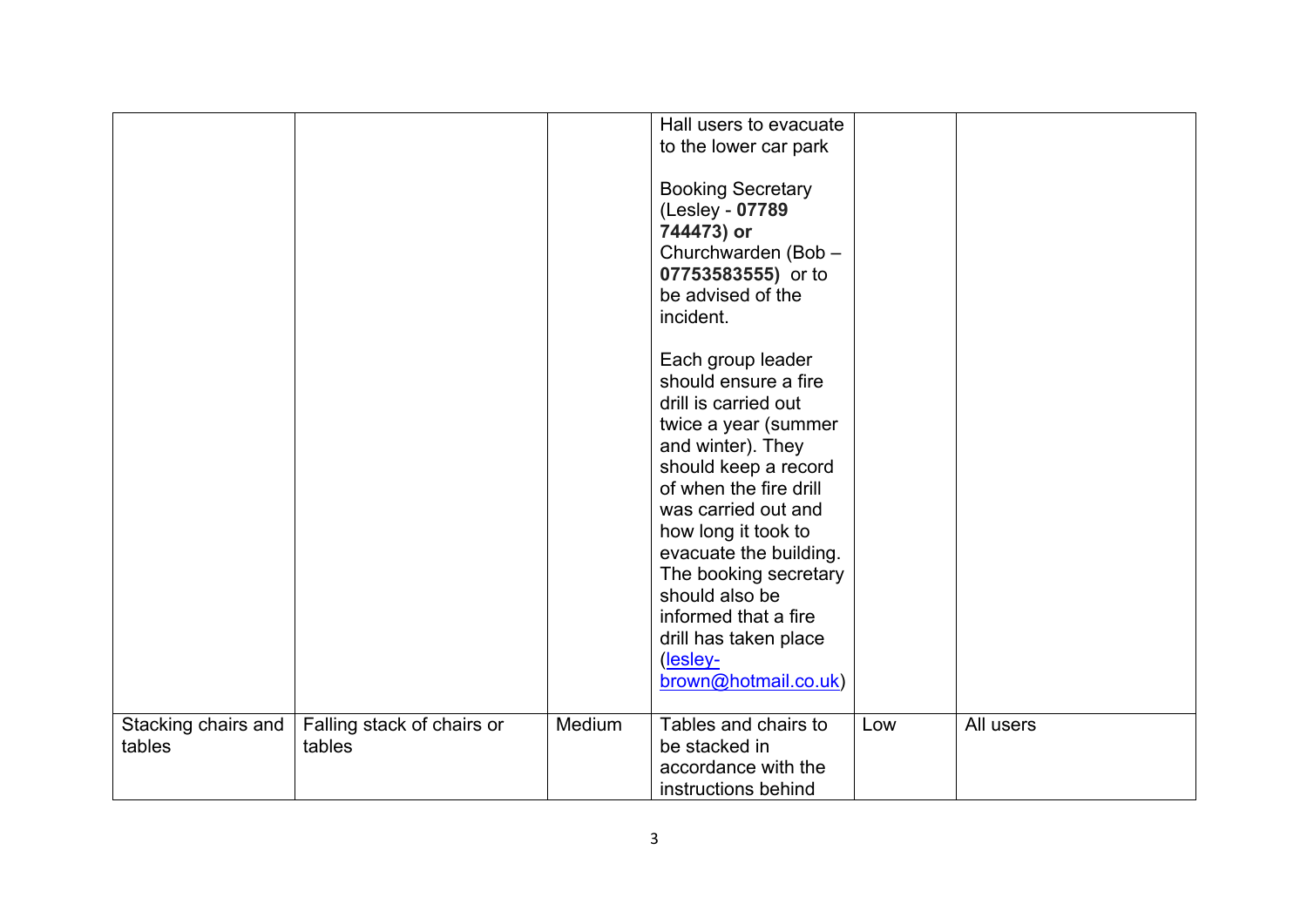|                                           |                            |        | the folding doors in<br>the main hall<br>Plastic chairs to be<br>stacked no more than<br>6 high                                                    |     |           |
|-------------------------------------------|----------------------------|--------|----------------------------------------------------------------------------------------------------------------------------------------------------|-----|-----------|
| Piano                                     | Injury from moving piano   | High   | Do not move the<br>piano without the<br>permission of the<br>Booking Secretary.<br>Moving the piano<br>could significantly<br>damage the flooring. | Low | All users |
| <b>Extension leads</b>                    | Tripping on training leads | Medium | Ensure no electrical<br>cables trail across<br>areas where people<br>will be walking                                                               | Low | All users |
| Electrical<br>equipment in the<br>kitchen | Fire                       | Medium | Ensure all items that<br>can be turned off are<br>turned off and<br>unplugged before<br>leaving the Hall                                           | Low | All users |
| Preparing and<br>serving hot food         | Burns/scalds               | Medium | Avoid having too<br>many people in the<br>kitchen<br>Oven gloves should<br>be used to move hot<br>food                                             | Low | All users |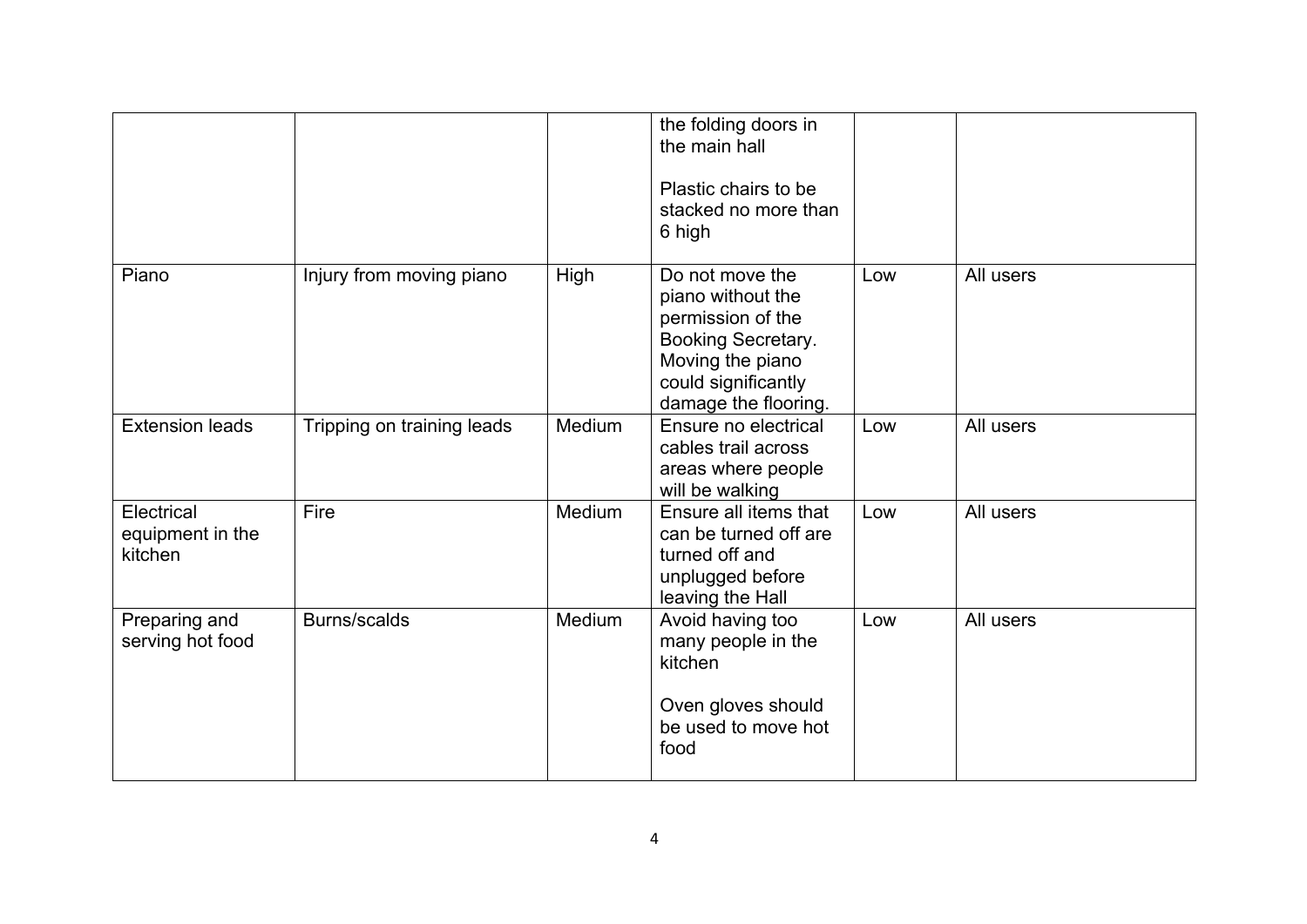|                           |      | Check floor isn't wet<br>before carrying hot<br>food                                                                                                                                |                       |                        |
|---------------------------|------|-------------------------------------------------------------------------------------------------------------------------------------------------------------------------------------|-----------------------|------------------------|
|                           |      | Serve food near the<br>kitchen to avoid<br>carrying the food too<br>far                                                                                                             |                       |                        |
|                           |      | People preparing hot<br>food in the Church<br>Hall should have food<br>hygiene certificates.                                                                                        |                       |                        |
| People drinking too much  |      | A licence must be<br>obtained if alcohol is<br>being sold                                                                                                                           | Low                   | <b>Activity leader</b> |
|                           |      | Servers of alcohol to<br>be aware if someone<br>has drunk too much                                                                                                                  |                       |                        |
| Underage drinking         |      | No alcohol to be sold<br>to under 18s                                                                                                                                               |                       |                        |
| Transmission of infection | High | To limit COVID<br>transmission risks it<br>would be better to<br>base the numbers<br>allowed in the rooms<br>on 2 metre distancing<br>between people. i.e.<br>not go up to the full | Low                   | All users              |
|                           |      |                                                                                                                                                                                     | capacity of the rooms |                        |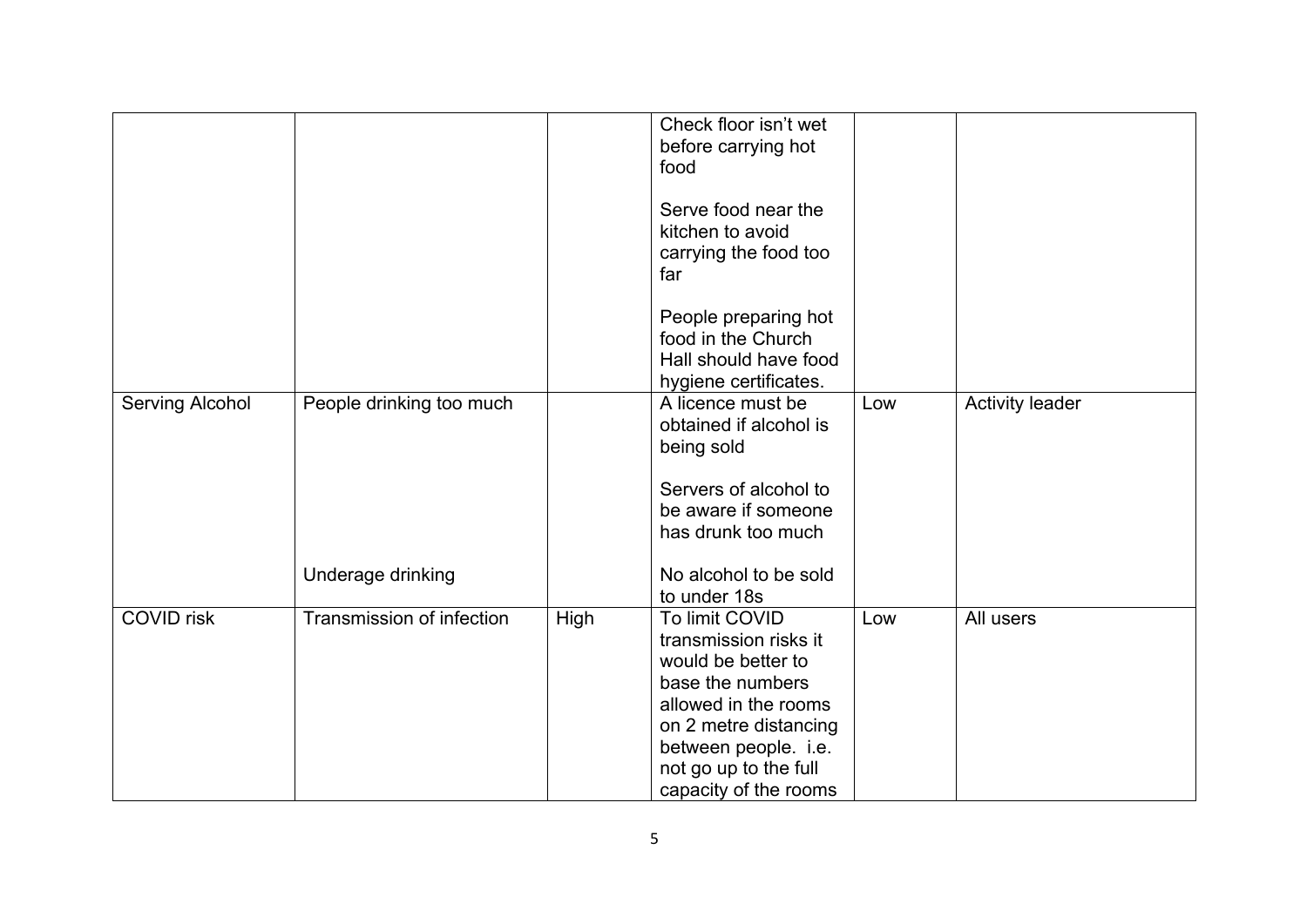|  | Ensure the hall is<br>well-ventilated. Open<br>the windows and keep<br>doors open if possible                                         |  |  |
|--|---------------------------------------------------------------------------------------------------------------------------------------|--|--|
|  | Wash hands with<br>soap for at least 20<br>seconds after<br>coughing/sneezing                                                         |  |  |
|  | Use hand sanitiser on<br>entering and leaving<br>the Hall                                                                             |  |  |
|  | Wipe down all touch<br>points with<br>antibacterial wipes<br>before leaving                                                           |  |  |
|  | Wipe down tables and<br>chairs with<br>antibacterial wipes<br>before leaving                                                          |  |  |
|  | Keep contact details<br>for those attending for<br><b>Test and Trace</b><br>purposes. These<br>should be kept for 3<br>weeks and then |  |  |